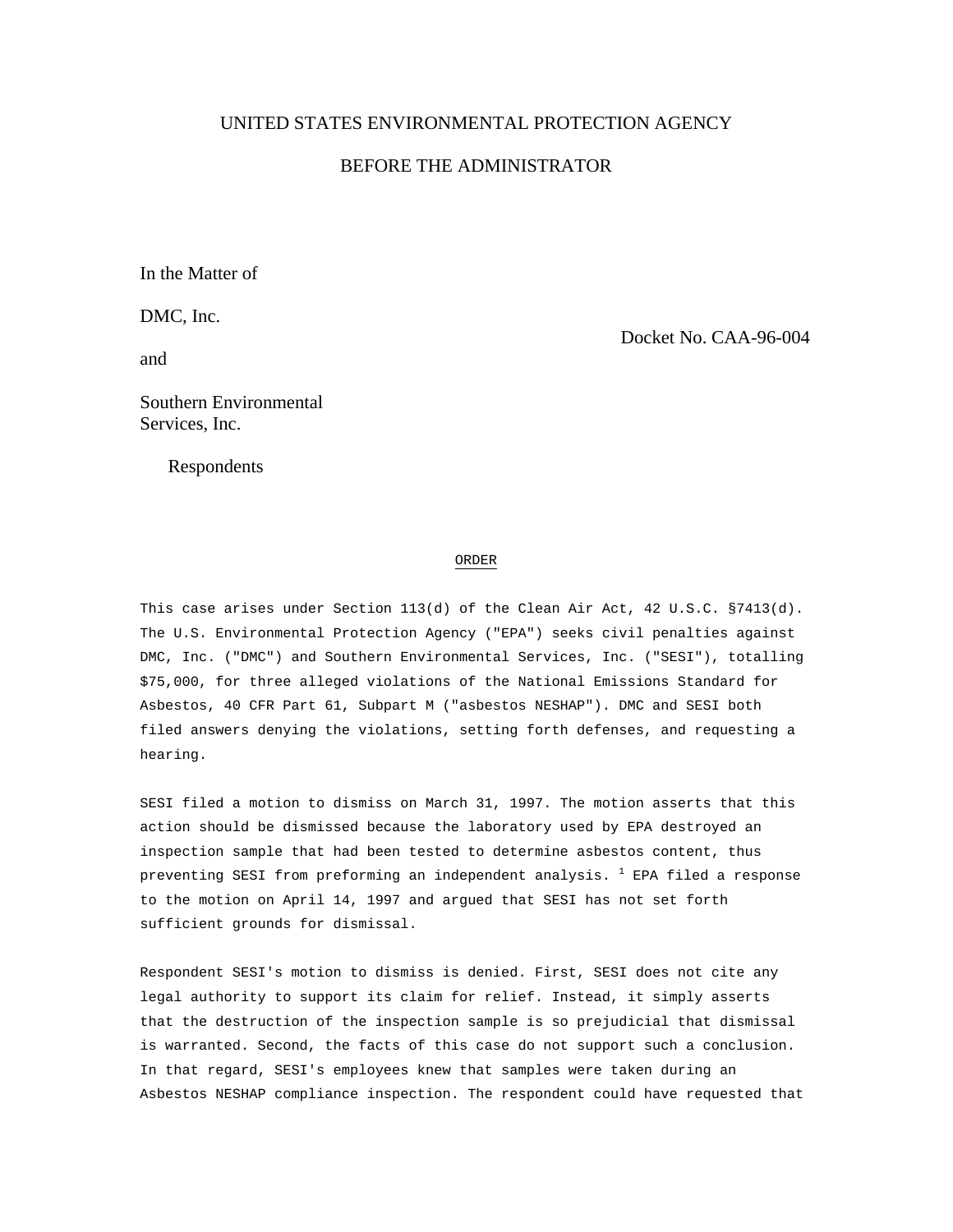EPA save the samples, collected its own samples during the inspection, or requested split sampling. Moreover, SESI also indicated that at some point it had taken its own samples of the material that was being demolished, further reducing any prejudice. Finally, there is no evidence that the samples were destroyed in bad faith. The respondent will have the opportunity at hearing to cross-examine EPA's witnesses and challenge the accuracy and probative value of EPA's laboratory tests. See, U.S. v. Pilot Petroleum Assoc., Inc., 712 F. Supp. 1077, 1081 (E.D.N.Y. 1989) (denying defendant's motion to dismiss because the evidence was not destroyed in bad faith, the defendants would have the opportunity to challenge EPA documents, chain of custody, and testing, and the prejudice against the defendants was not great.) In addition, SESI will have the opportunity at hearing to submit the results of its own laboratory analysis.

Accordingly, for these reasons, SESI's Motion to Dismiss is **denied**.

Carl C. Charneski

Administrative Law Judge

Dated: June 6th, 1997

Washington, D.C.

 $^{\rm 1}$  The EPA sample was analyzed pursuant to the Polarized Light Microscopy method. SESI argues that the destruction of the sample prevented its being analyzed pursuant to Transmission Electron Microscopy, a method which Respondent represents is more reliable. Mot. to Dismiss at 2.

#### **IN THE MATTER OF DMC. INC. and SOUTHERN ENVIRONMENTAL SERVICES,INC.**,

Respondents

Docket No. CAA-96-004

### **Certificate of Service**

I certify that the foregoing Order, dated June 6, 1997, was sent this day in the following manner to the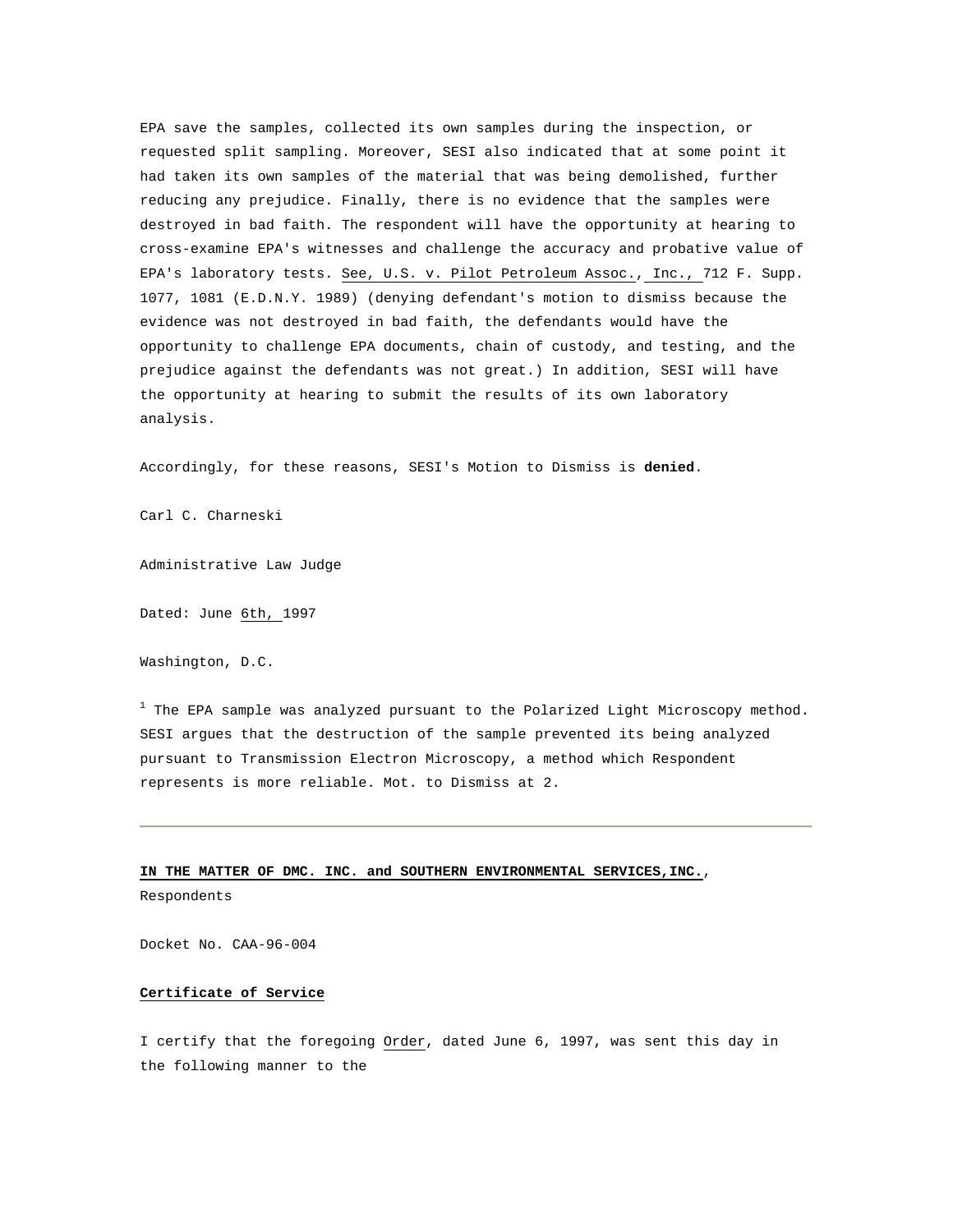below addressees.

Original by Regular Mail to: Julia P. Mooney

Regional Hearing Clerk

U.S. Environmental Protection

Agency, Region 4

Atlanta Federal Center

61 Forsyth Street

Atlanta, Georgia 30303-3104

Copy by Regular Mail to:

Attorney for Complainant: Karen B. Singer, Esq.

Assistant Regional Counsel

U.S. Environmental Protection

Agency, Region 4

Environmental Accountability

Division

Atlanta Federal Center

61 Forsyth Street

Atlanta, Georgia 30303-3104

Attorney for Respondent: Richard A. Horder, Esq.

(DMC, Inc.) KILPATRICK & CODY, L.L.P.

1100 Peachtree Street